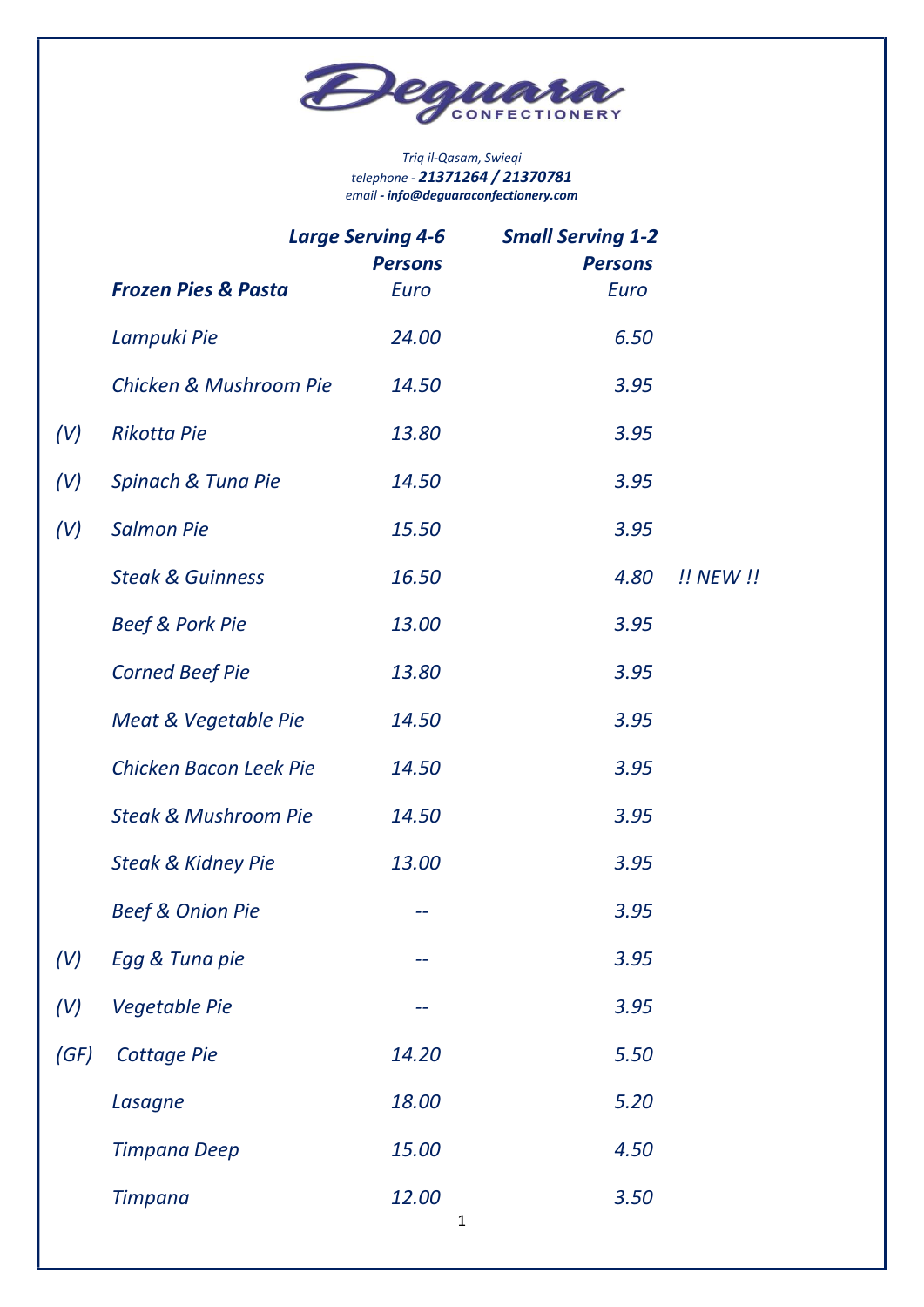

# Triq il-Qasam, Swieqi telephone - 21371264 / 21370781 email - info@deguaraconfectionery.com

|     | <b>Large Serving 4-6</b>                                                        | <b>Persons</b> | <b>Small Serving 1-2</b><br><b>Persons</b> |  |
|-----|---------------------------------------------------------------------------------|----------------|--------------------------------------------|--|
|     |                                                                                 | Euro           | Euro                                       |  |
| (V) | Ravjul (3 Dozen)                                                                | 7.50           |                                            |  |
|     | <b>Baked Maccaroni (Imgarrun)</b>                                               | 15.80          | 4.80                                       |  |
|     | <b>Baked Rice (Ross il-forn)</b>                                                | 13.80          | 3.50                                       |  |
| (V) | Cannelloni Spin & Rikotta                                                       | 14.00          | 5.30                                       |  |
| (V) | <b>Rikotta Pasta Shells</b>                                                     | 13.20          | 4.90                                       |  |
|     | <b>Tortellini al Forno</b>                                                      | 14.50          | 6.00                                       |  |
|     | <i>*Quiche Lorraine traditional</i>                                             | 12.80          | 5.30                                       |  |
| (V) | *Quiche Rikotta & Spinach                                                       | 12.80          | 5.30                                       |  |
| (V) | Gnocchi di Patate                                                               | 8.50           | 4.70                                       |  |
| (V) | <b>Macaroni &amp; Cheese</b>                                                    | --             | 7.00                                       |  |
|     | *Pizza in Foil Tray<br><b>Serving 4 Persons</b><br><b>30 Bite Size Portions</b> |                |                                            |  |
| (V) | <i>*Margherita Pizza</i>                                                        | 5.90           | <i>*Products are already baked &amp;</i>   |  |
| (V) | *Olive Pizza                                                                    | 6.90           | require only heating                       |  |
| (V) | <i>*Mushroom Pizza</i>                                                          | 6.90           | (V) Vegetarian Options                     |  |
| (V) | *Caponata Pizza                                                                 | 6.90           | (GF) Gluten Free                           |  |
|     | *Pepperoni Pizza                                                                | 6.90<br>2      |                                            |  |